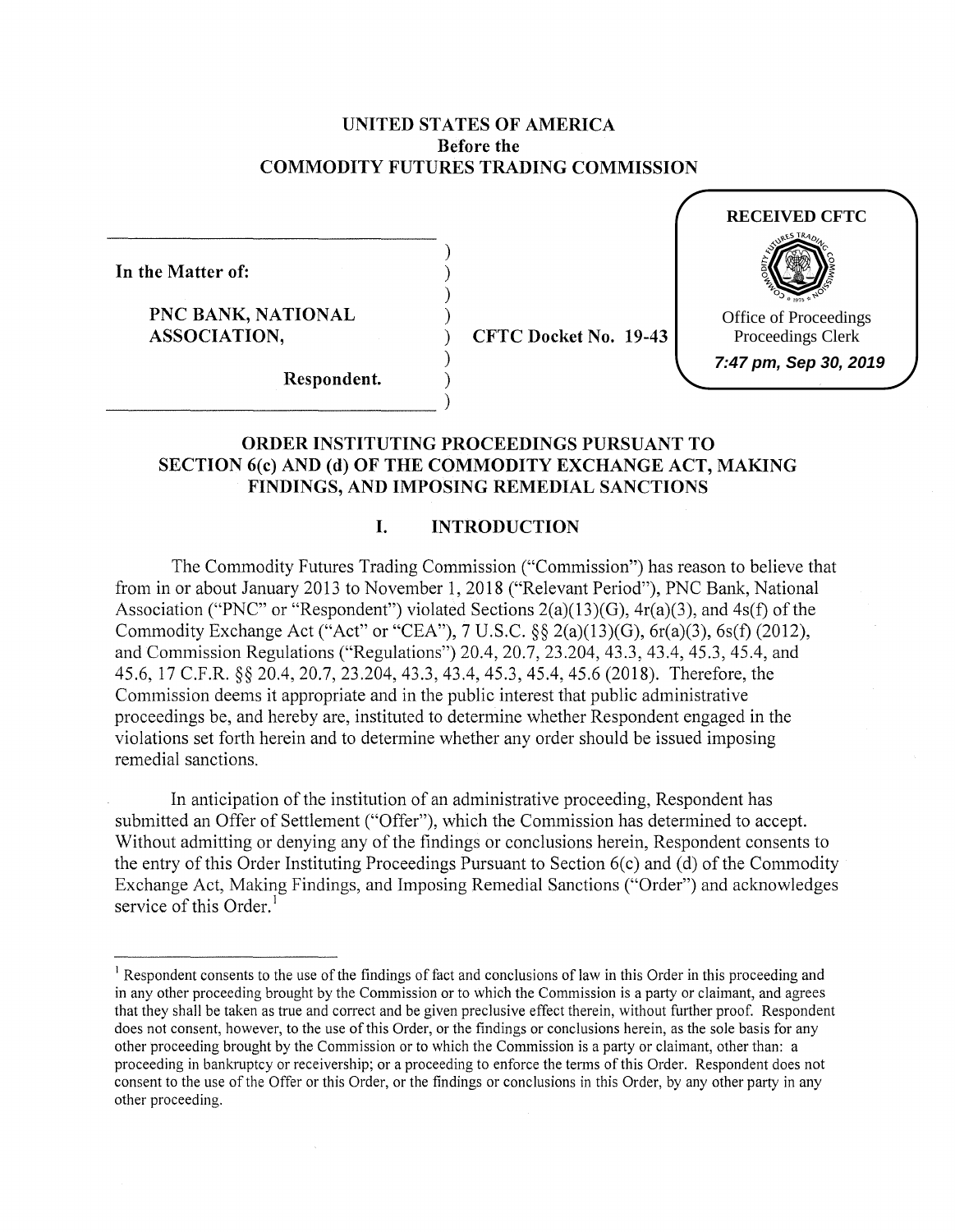#### **II. FINDINGS**

The Commission finds the following:

#### **A. SUMMARY**

As a provisionally registered swap dealer, PNC is required to comply with certain reporting and recordkeeping requirements related to its swap transactions.

Section 4s(f) of the Act, 7 U.S.C. *§* 6s(f) (2012), and Regulation 20.4, 17 C.F.R. *§* 20.4 (2018), require swap dealers that meet certain requirements to file daily large trader reports for reportable positions in physical commodity swaps ("LTRs"), which are populated with specific data as directed by the Commission. The LTRs must also conform to the form and manner for reporting and submitting information as set forth in Regulation 20.7, 17 C.F.R. § 20.7 (2018).

Pursuant to Regulation 23.204 and Part 45 of the Regulations, 17 C.F.R. § 23.204, pt. 45 (2018), swap dealers are required to report to a registered swap data repository ("SDR") certain swap transaction information, including primary economic terms of the transaction, the legal entity identifier ("LEI") of each counterparty, and accurate continuation data. Section  $2(a)(13)(G)$  of the Act, 7 U.S.C. §  $2(a)(13)(G)$  (2012), further requires parties to report swap transaction information to an SDR in a timely manner, as prescribed by the Commission; similarly, Section 4r(a)(3) of the Act, 7 U.S.C. § 6r(a)(3) (2012), requires swap dealers to report swap transactions to a SDR within such time period as prescribed by the Commission. Part 43 of the Regulations, 17 C.F.R. pt. 43 (2018), specifies requirements for real-time public reporting of swap transactions.

At certain times during the Relevant Period, PNC failed to file L TRs for its physical commodity swaps; failed to properly report LEis, primary economic terms, and continuation data to its SDR; and failed to timely report certain trades to its SDR.

\* \* \*

In accepting PNC's Offer, the Commission recognizes that PNC discovered and promptly self-reported its violations to the Division of Enforcement ("Division"), provided substantial cooperation during the Division's investigation of this matter, and has taken extensive remedial action to address its reporting deficiencies, as explained in more detail below. The Commission notes that PNC's self-reporting, cooperation, and remediation are recognized in the form of a substantially reduced civil monetary penalty.

# **B. RESPONDENT**

PNC is headquartered in Pittsburgh, Pennsylvania, and has been provisionally registered as a swap dealer with the Commission since January 31, 2013.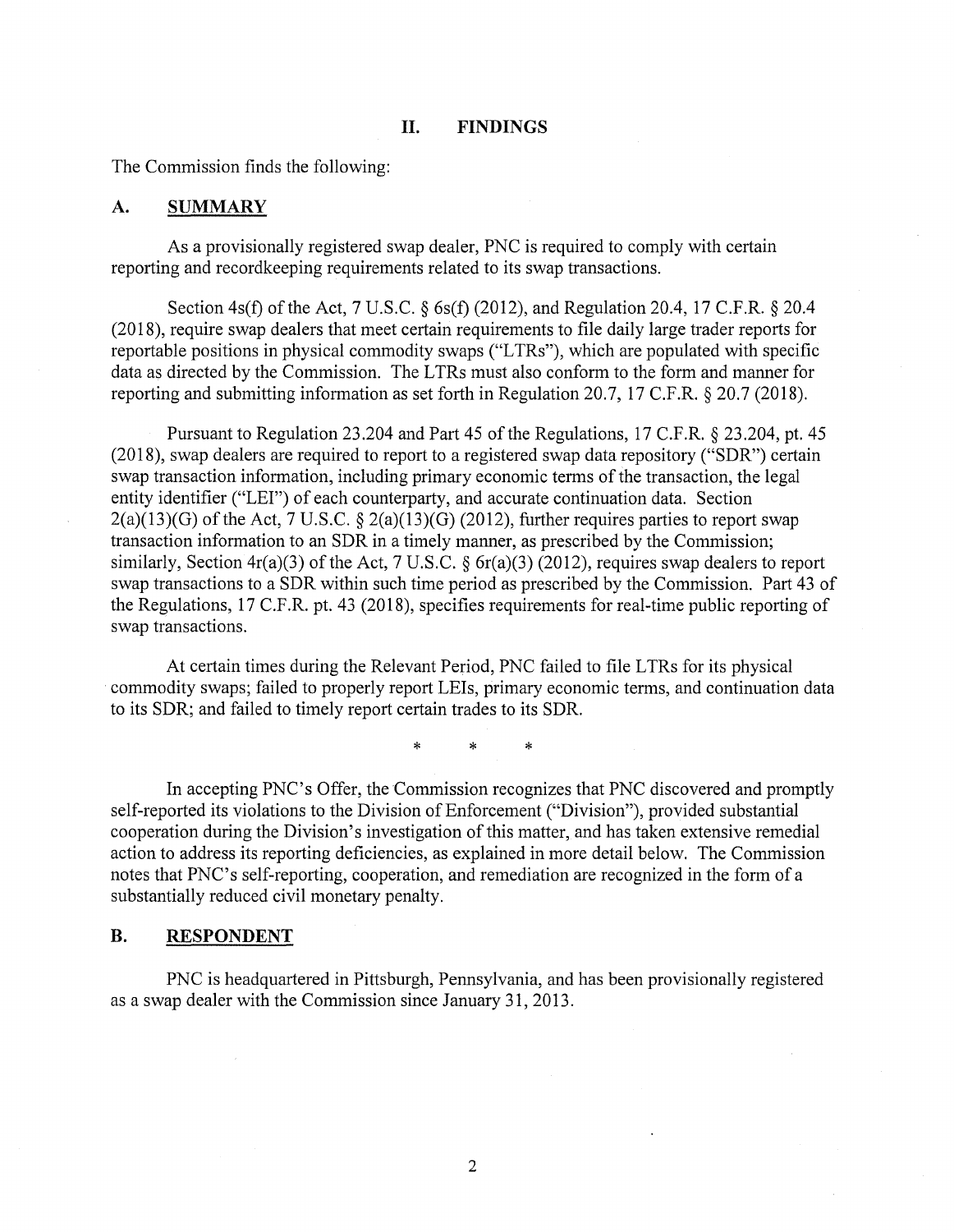# **C. FACTS**

# 1. **Failure To Submit LTRs for Commodity Swaps**

As a provisionally registered swap dealer, PNC is required to submit LTRs in the form and manner determined by the Commission. However, between October 2015 and March 2018, PNC did not submit any LTRs. As of April 4, 2018, PNC had open covered contracts consisting of fifty or more futures equivalent paired swaps or swaptions with twenty-seven counterparties, including counterparties that were not swap dealers.

PNC began submitting LTRs through a manual process on April 4, 2018, and automated its submission ofLTRs on April 24, 2018. By the end of June 2018, PNC had submitted historic LTRs for the entire Relevant Period.

#### **2. Failure To Report Primary Economic Terms**

PNC is required to report required primary economic terms to an SDR. However, at certain times during the Relevant Period, PNC submitted reports to its SDR, the Depository Trust & Clearing Corporation Data Repository (U.S.) LLC ("DTCC"), in several different asset classes-interest-rate derivatives, commodity swaps, and foreign exchange ("PX") options, forwards, and non-deliverable forwards ("NDFs")—that were missing a variety of required fields.

As PNC disclosed to the Commission, PNC had, as of February 2018, failed to report one or more of thirteen required data fields for tens of thousands of trades, including a minority that remained on PNC's books ("Live Trades"). Since March 5, 2018, PNC has included all thirteen fields, as applicable, in its ongoing reports to DTCC, and by March 28, 2018, PNC had rereported to DTCC all of its Live Trades from the Relevant Period to include the thirteen required fields.

However, PNC subsequently determined and disclosed to the Commission that some of its reports were also deficient with respect to thirty additional unique fields. Since November 1, 2018, PNC has included in its ongoing reports to DTCC all required data fields, including the thirty additional fields, as applicable, identified as a result of PNC's internal review, and by December 1, 2018, PNC had re-reported to DTCC all of its Live Trades from the Relevant Period to include those thirty fields. PNC's remediation of its reporting of trades no longer on PNC's books ("Dead Trades") is ongoing. *See infra* Section VI.E.

### **3. Failure To Accurately Report LEis and Trade Modifications**

PNC is required to report swap continuation data to ensure that all data concerning a swap remains current and accurate, including by reporting life cycle event data or state data for the swap, such as the LEI for a counterparty to a swap, if the LEI was not included in creation data reporting, and trade modifications.

At certain times during the Relevant Period, PNC failed to report a valid LEI for certain counterparties. An LEI is a unique 20-character alphanumeric code used to identify legally distinct entities that act as counterparties to swap transactions, among other financial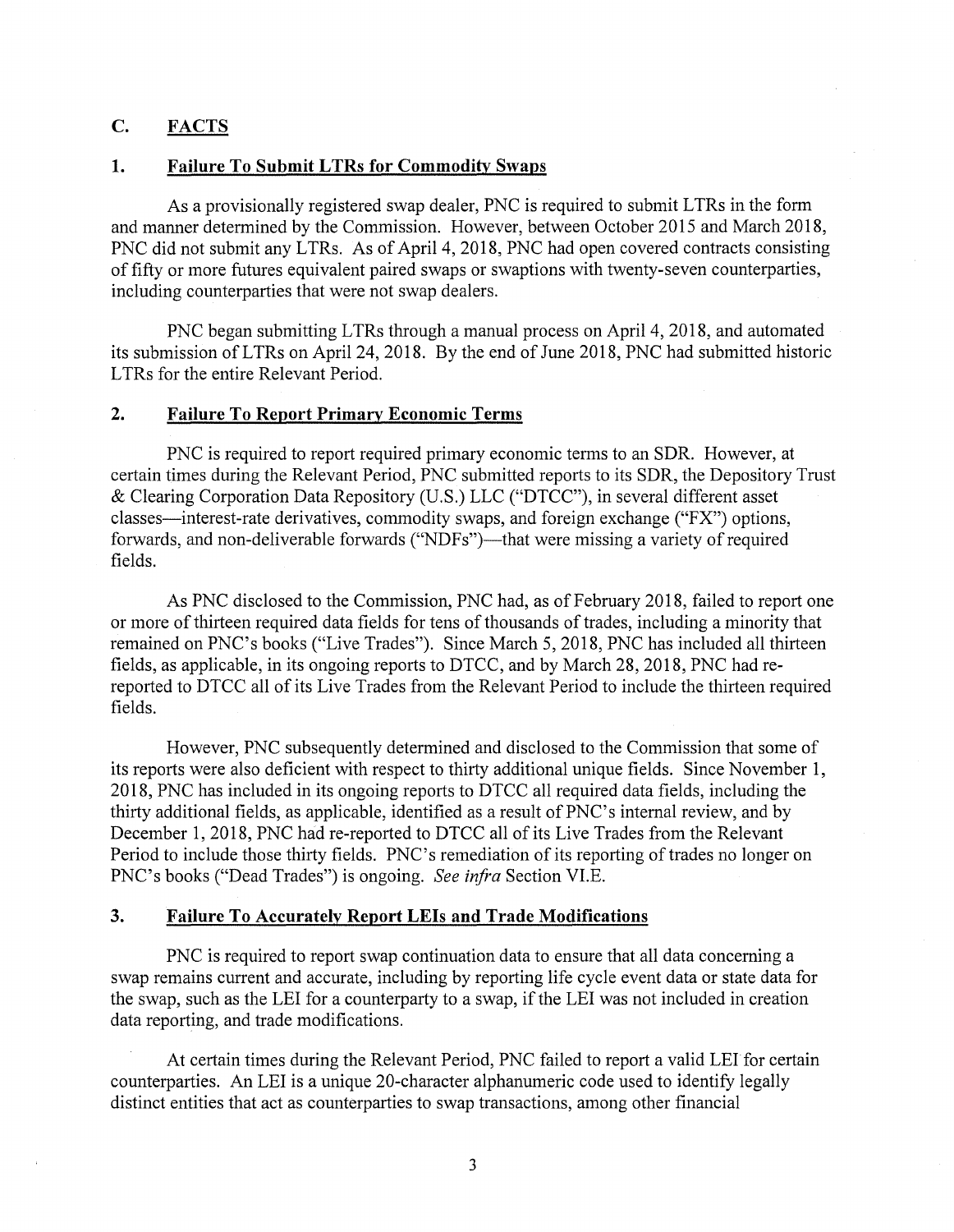transactions. From April 2015 through December 2017, PNC executed interest rate swaps with counterparties that had not yet obtained an LEI and, when reporting those swaps to DTCC, PNC used a unique internal PNC identifier (rather than an LEI) to identify the relevant counterparties. When such a counterparty later obtained an LEI, PNC failed to update its reports to DTCC. This issue affected several hundred trades, which PNC re-reported to DTCC by October 26, 2017, when PNC implemented a process for manually updating trade reporting for any LEI exceptions. On December 8, 2017, PNC implemented an automated solution for providing such updates to DTCC.

PNC also failed to properly report modifications to FX swap, forward, and NDF trades ( collectively, "FX trades") during the Relevant Period. On thousands of occasions during the Relevant Period, when PNC modified an existing FX trade, it would (1) send a cancellation message to the SDR for the originally reported trade; (2) assign a new Unique Swap Identifier ("USI") number to the modified trade; (3) report the resulting new USI (or USis) to the SDR as a new FX trade rather than as a correction or amendment to the original trade; and (4) report the USI of the immediately prior FX trade to the SDR in the "Prior USI" data field. PNC is in the process of updating its FX data system to appropriately report FX trade modifications as life cycle events rather than as new trades.

# **4. Failure To Timely Report Trades**

PNC is required to comply with certain requirements for the real-time public reporting and public availability of swap transaction data, including the requirement to report a publicly reportable swap transaction to an SDR as soon as technologically practicable after the swap transaction is executed. However, PNC failed to do so during the Relevant Period with respect to two asset classes.

First, from October 2015 to December 2017, PNC manually reported to DTCC several hundred commodity swaps on a  $T+1$  basis rather than in real-time. On December 8, 2017, PNC implemented real-time automated reporting of commodity swaps.

Second, from October 2016 to October 2017, PNC reported several hundred FX options on a  $T+1$  basis rather than in real-time. The reason for the delayed reporting was that, following DTCC's implementation of new software in October 2016, PNC continued to submit data reports to DTCC using a "test ID" used for testing the software, DTCC rejected PNC's reports due to the ID being invalid, and DTCC belatedly received the trade data when it was included in the daily snapshot PNC submitted of its entire portfolio. PNC remediated the issue on October 30, 2017, by reconfiguring its data system to report to DTCC using the correct ID.

### **5. PNC's Self-Reporting, Cooperation, and Remediation**

After self-identifying that it was in violation of certain requirements related to SDR reporting, PNC immediately initiated a broad internal review of its swaps reporting compliance. PNC promptly disclosed to the Division the preliminary results of that review, despite not knowing the extent of its violative conduct. Following its disclosure, PNC continued to conduct its internal review and cooperated fully with the Division's investigation, as well as with the Division of Swap Dealer and Intermediary Oversight ("DSIO") and Division of Market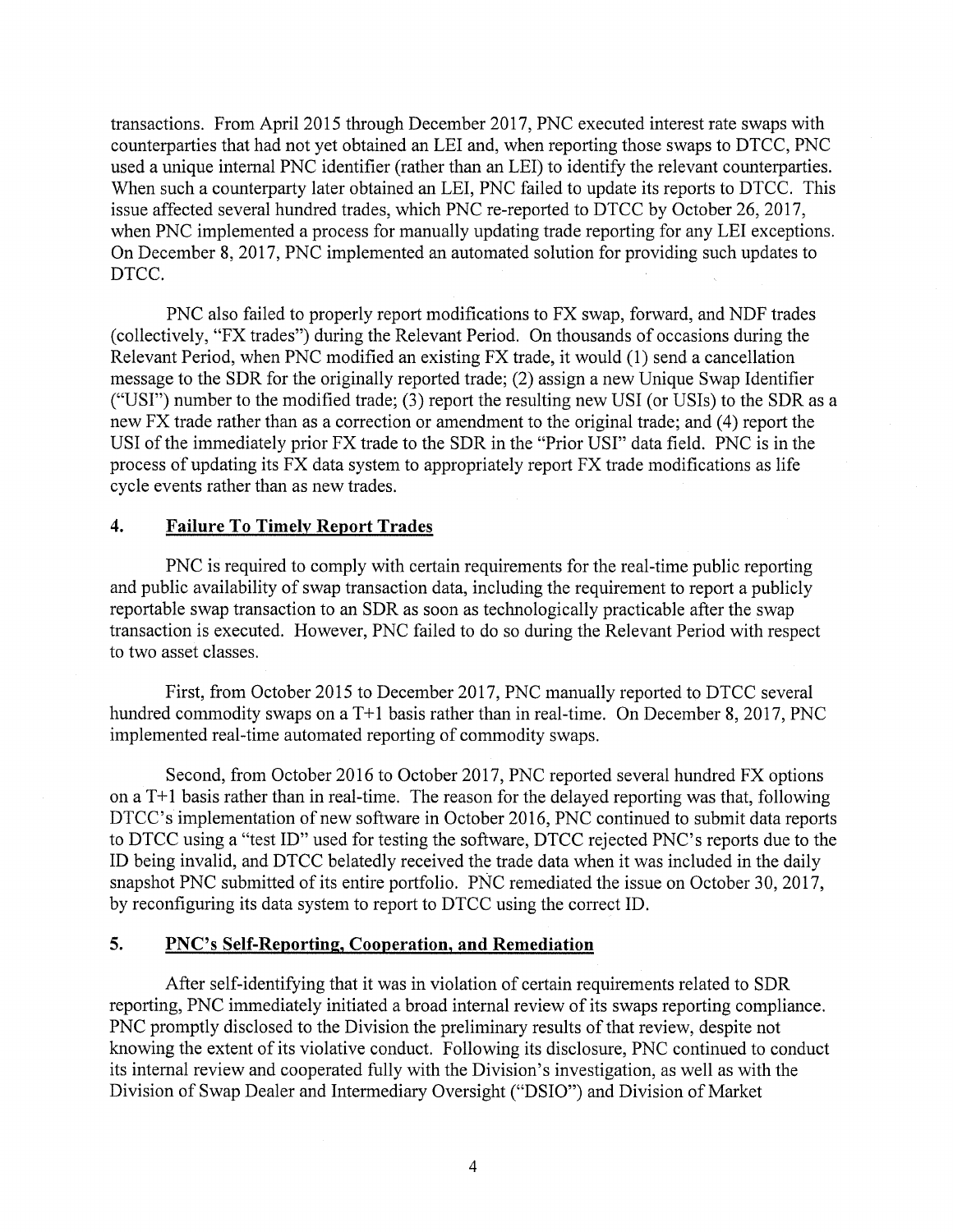Oversight ("DMO"), by voluntarily and promptly responding to the Divisions' inquiries, providing frequent updates on the status of its remediation work and internal review, and disclosing additional deficiencies as PNC discovered them. PNC devoted substantial resources to remediation of its swaps reporting violations and acted quickly to ensure forward-looking compliance as well as to correct its issues regarding historical reports. Additionally, PNC retained outside counsel to undertake an in-depth internal investigation and root cause analysis of the firm's swaps reporting deficiencies, and the conclusions reached by counsel contributed to a reorganization of PNC's oversight of its swaps reporting, including the termination of employees to ensure the firm's compliance with applicable regulations. PNC's discovery and prompt selfreporting of violations to the Division, its substantial cooperation with the Division's investigation, and its extensive remediation efforts are reflected in the substantially reduced civil monetary penalty imposed in this Order.

#### **III. LEGAL DISCUSSION**

### **A. Large Trader Reporting**

Pursuant to Section  $4s(f)(1)(A)$  of the Act: "Each registered swap dealer and major swap participant ... shall make such reports as are required by the Commission by rule or regulation regarding the transactions and positions and financial condition of the registered swap dealer or major swap participant." 7 U.S.C.  $\S$  6s(f)(1)(A) (2012). Regulation 20.4(c) provides certain enumerated data elements that must be included in a swap dealer's data report. 17 C.F.R. § 20.4(c) (2018). These data elements include, among others: the commodity underlying the reportable positions, commodity reference price, futures equivalent month, long paired swap positions and short paired swap positions, swaption strike price, name of the counterparty, and identifier indicating that a principal or counterparty position is being reported.

Large trader reporting for physical commodity swaps is essential to the Commission's ability to conduct effective surveillance of markets in U.S. physical commodity futures and economically equivalent swaps. Failure to comply with the reporting specifications set forth by the Commission hinders the Commission's ability to efficiently process and effectively utilize this critical data.

Regulation 20.7(a) provides, in relevant part: "Unless otherwise instructed by the Commission, a clearing organization or reporting entity shall submit data records and any other information required under this part to the Commission ... [u]sing the format, coding structure, and electronic data transmission procedures approved in writing by the Commission." 17 C.F.R.  $\S 20.7(a)$  (2018). The prescribed manner and form of reporting and submitting swaps data is provided in the Part 20 Guidebook.

PNC provisionally registered as a swap dealer on January 31, 2013, and consequently was required to submit LTRs during the Relevant Period. Between October 2015 and March 2018, PNC did not submit LTRs. Accordingly, PNC violated Section  $4s(f)(1)(A)$  of the Act and Regulations 20.4 and 20.7.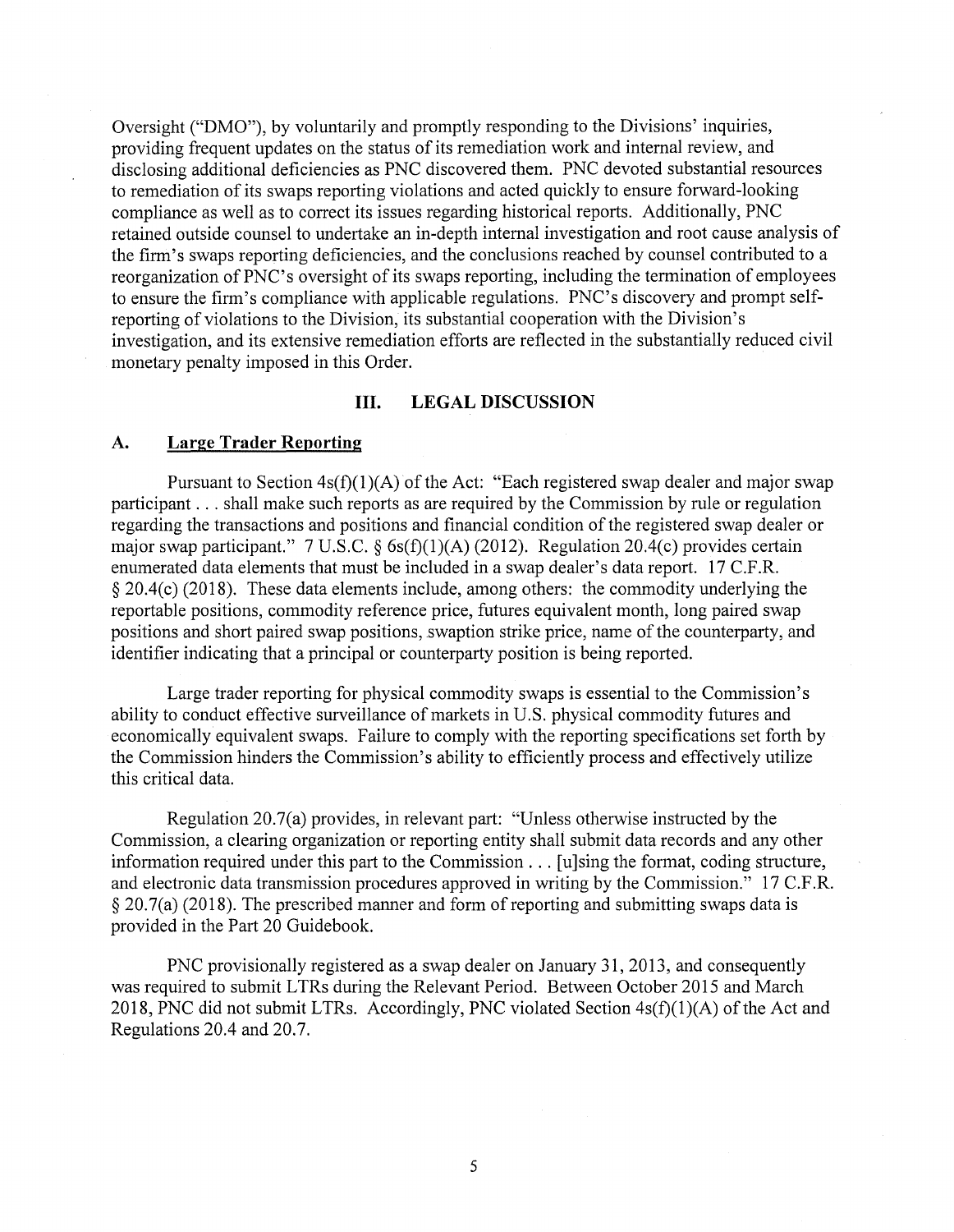#### **B. Swap Data Repository Reporting**

To enhance transparency, promote standardization, and reduce systemic risk, Section 727 of the Dodd-Frank Wall Street Reform and Consumer Protection Act of 2010, Pub. L. No. 111-203, 124 Stat. 1376, 1696-97, added to the Commodity Exchange Act a provision that requires all swaps, both cleared and uncleared, to be reported to a registered SDR and establishes requirements for real-time reporting and public availability of swap transaction data. *See* CEA§§ 2(a)(13)(G), 4r(a)(3), 7 U.S.C. §§ 2(a)(13)(G), 6r(a)(3) (2012). Pursuant to these requirements, the Commission adopted implementing regulations, including under Parts 43 and 45 of the Regulations, 17 C.F.R. pts. 43, 45 (2018). The reporting requirements under those regulations were phased-in over time based upon asset class. *See* Real-Time Public Reporting of Swap Transaction Data, 77 Fed. Reg. 1182 (Jan. 9, 2012); Swap Data Recordkeeping and Reporting Requirements, 77 Fed. Reg. 2136 (Jan. 13, 2012).

The accuracy and completeness of swap reporting are critical to the Commission's mission to protect market participants and to ensure market integrity. *See, e.g., In re NatWest Markets Plc,* CFTC No. 18-32, 2018 WL 4502270 (Sept. 14, 2018) (consent order); *In re Citibank, NA.,* CFTC No. 17-26, 2017 WL 4280594 (Sept. 25, 2017) (consent order); *In re Societe Generale S.A.,* CFTC No. 17-01, 2016 WL 7210405 (Dec. 7, 2016) (consent order); *In re Deutsche Bank AG,* CFTC No. 15-40, 2015 WL 5783049 (Sept. 30, 2015) (consent order). Market participants rely upon the public availability of swaps transaction and pricing data for price discovery purposes. The Commission, in turn, requires complete and accurate swap data to engage in meaningful oversight of the swaps market.

Part 43 establishes requirements for the real-time public reporting and public availability of swap transaction and pricing data. *See* Regulations 43.2 and 43.3, 17 C.F.R. § § 43 .2, 43 .3 (2018). Under Part 43, reporting parties must "report any publicly reportable swap transaction to a registered swap data repository as soon as technologically practicable after such publicly reportable swap transaction is executed," i.e., in real time. Regulation 43.3(a)(1); *see also* Regulation 43.4(a), 17 C.F.R. § 43.4(a) (2018) ("Swap transaction and pricing information shall be reported to a registered swap data repository so that the registered swap data repository can publicly disseminate swap transaction and pricing data in real-time .... ").

Part 45 requires reporting parties to, among other things, report swap creation and continuation data to ensure that all data concerning a swap remains current and accurate. *See*  Regulations 45.3, 45.4, 17 C.F.R. *§§* 45.3, 45.4 (2018). Regulation 23.204(a), 17 C.F.R. *§*  23.204(a) (2018), further requires that swap dealers "shall report all information and data in accordance with [P]art 45." Pursuant to Regulation 45.4(a), reporting parties can comply with the continuation data requirement by "reporting life cycle event data or state data for the swap within the applicable deadlines set forth in [Regulation 45.4]." Regulation 45.6, 17 C.F.R. § 45.6 (2018), requires the reporting of LEis in all swap data reporting pursuant to Part 45, and the definition of "life cycle event" in Regulation 45 .1, 17 C.F .R. § 45 .1 (2018), includes the "availability of a legal entity identifier for a swap counterparty previously identified by name or by some other identifier."

At certain times during the Relevant Period, PNC failed to report all required information and data in accordance with Part 45. Across a variety of asset classes, PNC submitted tens of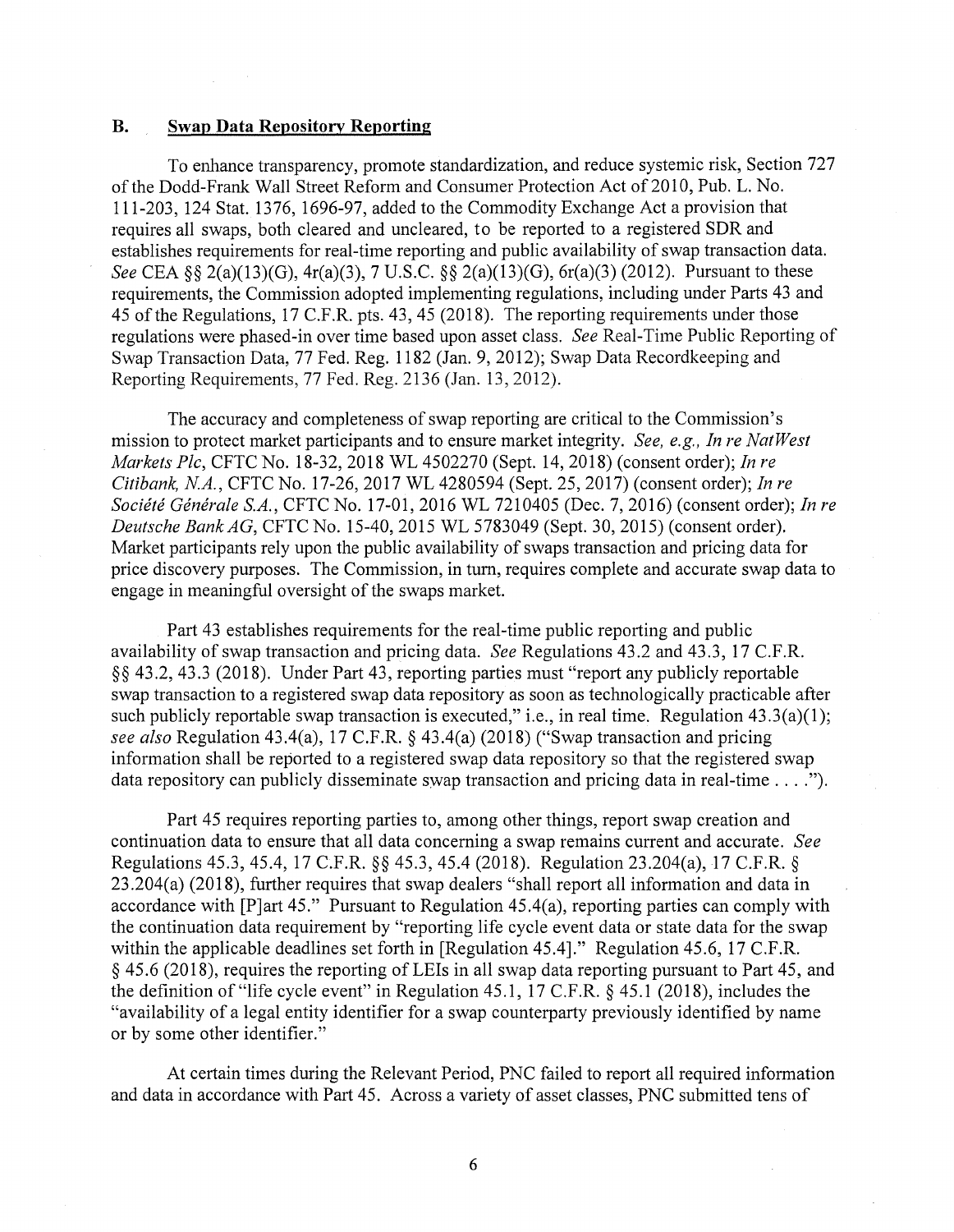thousands of data reports that were missing required information in forty-three unique data fields, in violation of Regulation 45.3. PNC failed to report continuation data properly, in violation of Regulation 45.4, with respect to thousands of modified FX trades that PNC incorrectly reported as having been cancelled and replaced with a new USI (thereby inflating the apparent volume of its transactions), as well as several hundred interest rate swap trades where PNC failed to report newly acquired LEis for counterparties that lacked LEis at the time of the trade, in further violation of Regulation 45.6. Because PNC, a swap dealer, failed to comply with these Part 45 requirements, PNC also violated Regulation 23.204(a). PNC's practice of manually reporting commodity swaps and its use of an erroneous user ID for FX options caused hundreds of trades in those asset classes to be reported on a T+1 basis rather than in real time, in violation of Regulations 43.3(a) and 43.4(a).

# **C. Liability for Acts of Agents**

The foregoing acts, omissions, and failures of PNC's employees occurred within the scope of their employment, office, or agency with PNC; therefore, pursuant to Section  $2(a)(1)(B)$ of the Act, 7 U.S.C. § 2(a)(l)(B) (2012), and Regulation 1.2, 17 C.F.R. § 1.2 (2018), PNC is liable for those acts, omissions, and failures in violation of Sections  $2(a)(13)(G)$ ,  $4r(a)(3)$ , and 4s(f) of the Act, and Regulations 20.4, 20.7, 23.204, 43.3, 43.4, 45.3, 45.4, and 45.6.

#### **IV. FINDINGS OF VIOLATIONS**

Based on the foregoing, the Commission finds that, during the Relevant Period, PNC violated Sections  $2(a)(13)(G)$ ,  $4r(a)(3)$ , and  $4s(f)$  of the Act, 7 U.S.C. §§  $2(a)(13)(G)$ ,  $6r(a)(3)$ , 6s(f) (2012), and Regulations 20.4, 20.7, 23.204, 43.3, 43.4, 45.3, 45.4, and 45.6, 17 C.F.R. §§ 20.4, 20.7, 23.204, 43.3, 43.4, 45.3, 45.4, 45.6 (2018).

# **V. OFFER OF SETTLEMENT**

Respondent has submitted the Offer in which it, without admitting or denying the findings and conclusions herein:

- A. Acknowledges service of this Order;
- B. Admits the jurisdiction of the Commission with respect to all matters set forth in this Order and for any action or proceeding brought or authorized by the Commission based on violation of or enforcement of this Order;
- C. Waives:
	- 1. The filing and service of a complaint and notice of hearing;
	- 2. A hearing;
	- 3. All post-hearing procedures;
	- 4. Judicial review by any court;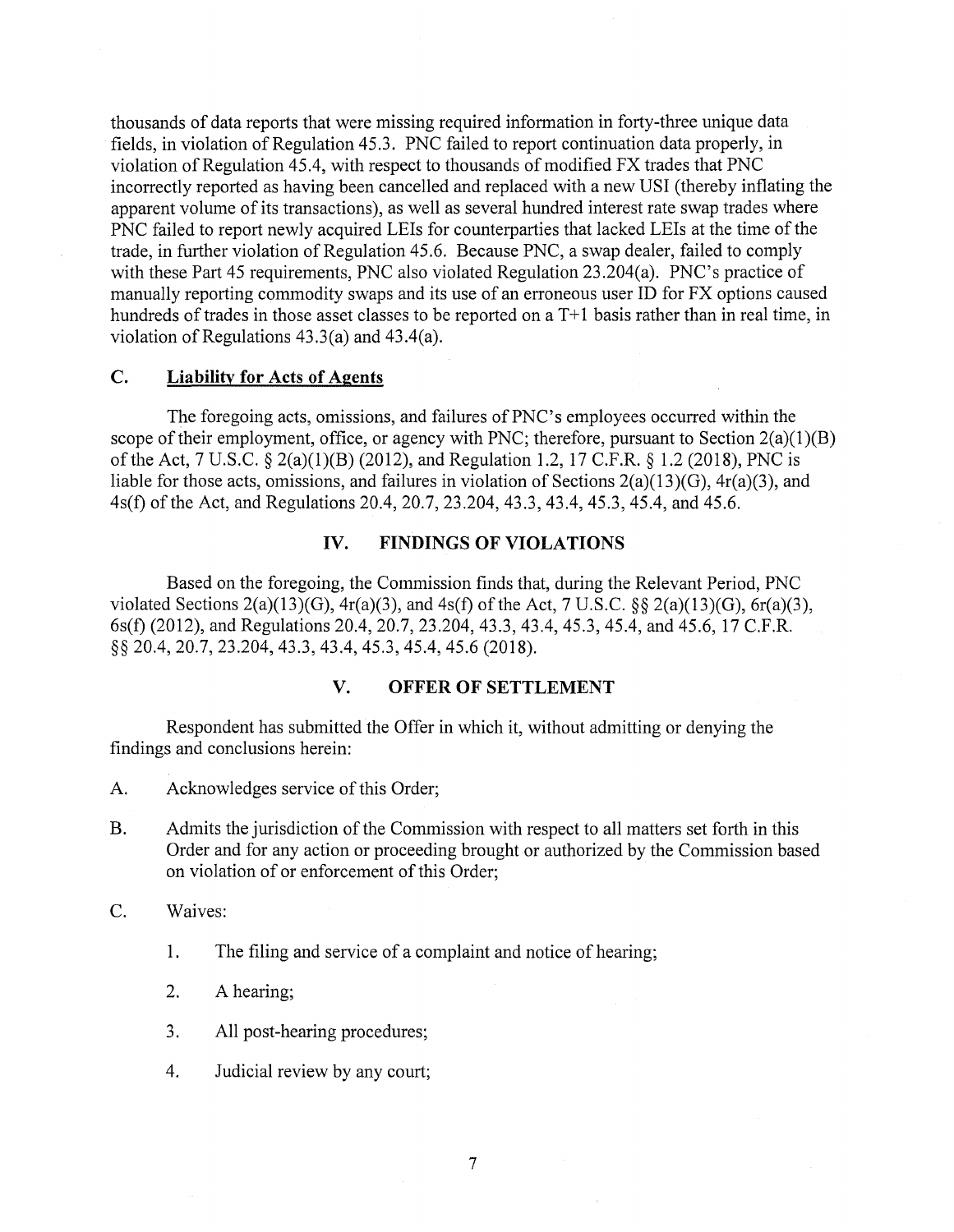- 5. Any and all objections to the participation by any member of the Commission's staff in the Commission's consideration of the Offer;
- 6. Any and all claims that it may possess under the Equal Access to Justice Act, 5 U.S.C. § 504 (2012), and 28 U.S.C. § 2412 (2012), and/or the rules promulgated by the Commission in conformity therewith, Part 148 of the Regulations, 17 C.F.R. pt. 148 (2018), relating to, or arising from, this proceeding;
- 7. Any and all claims that it may possess under the Small Business Regulatory Enforcement Fairness Act of 1996, Pub. L. No. 104-121, tit. II,§§ 201-53, 110 Stat. 847, 857-74 (codified as amended at 28 U.S.C. § 2412 and in scattered sections of 5 U.S.C. and 15 U.S.C.), relating to, or arising from, this proceeding; and
- 8. Any claims of Double Jeopardy based on the institution of this proceeding or the entry in this proceeding of any order imposing a civil monetary penalty or any other relief, including this Order;
- D. Stipulates that the record basis on which this Order is entered shall consist solely of the findings contained in this Order to which Respondent has consented in the Offer;
- E. Consents, solely on the basis of the Offer, to the Commission's entry of this Order that:
	- 1. Makes findings by the Commission that Respondent violated Sections 2(a)(13)(G), 4r(a)(3), and 4s(f) of the Act, 7 U.S.C. §§ 2(a)(13)(G), 6r(a)(3), 6s(f) (2012), and Regulations 20.4, 20.7, 23.204, 43.3, 43.4, 45.3, 45.4, and 45.6, 17 C.F.R. §§ 20.4, 20.7, 23.204, 43.3, 43.4, 45.3, 45.4, 45.6 (2018);
	- 2. Orders Respondent to cease and desist from violating Sections  $2(a)(13)(G)$ , 4r(a)(3), and 4s(f) of the Act, and Regulations 20.4, 20.7, 23.204, 43.3, 43.4, 45.3, 45.4, and 45.6, as charged in this Order;
	- 3. Orders Respondent to pay a civil monetary penalty in the amount of three hundred thousand dollars (\$300,000), plus post-judgment interest, within ten (10) days of the date of entry of this Order; and
	- 4. Orders Respondent and its successors and assigns to comply with the conditions and undertakings consented to in the Offer and as set forth in Part VI of this Order;
- F. Represents that it has already taken remedial action to comply with the Act and Regulations, including, but not limited to, the following:
	- 1. Conducted a comprehensive review, with the assistance of outside counsel, of Respondent's trade reports across all products and asset classes and implemented a plan to address any identified issues;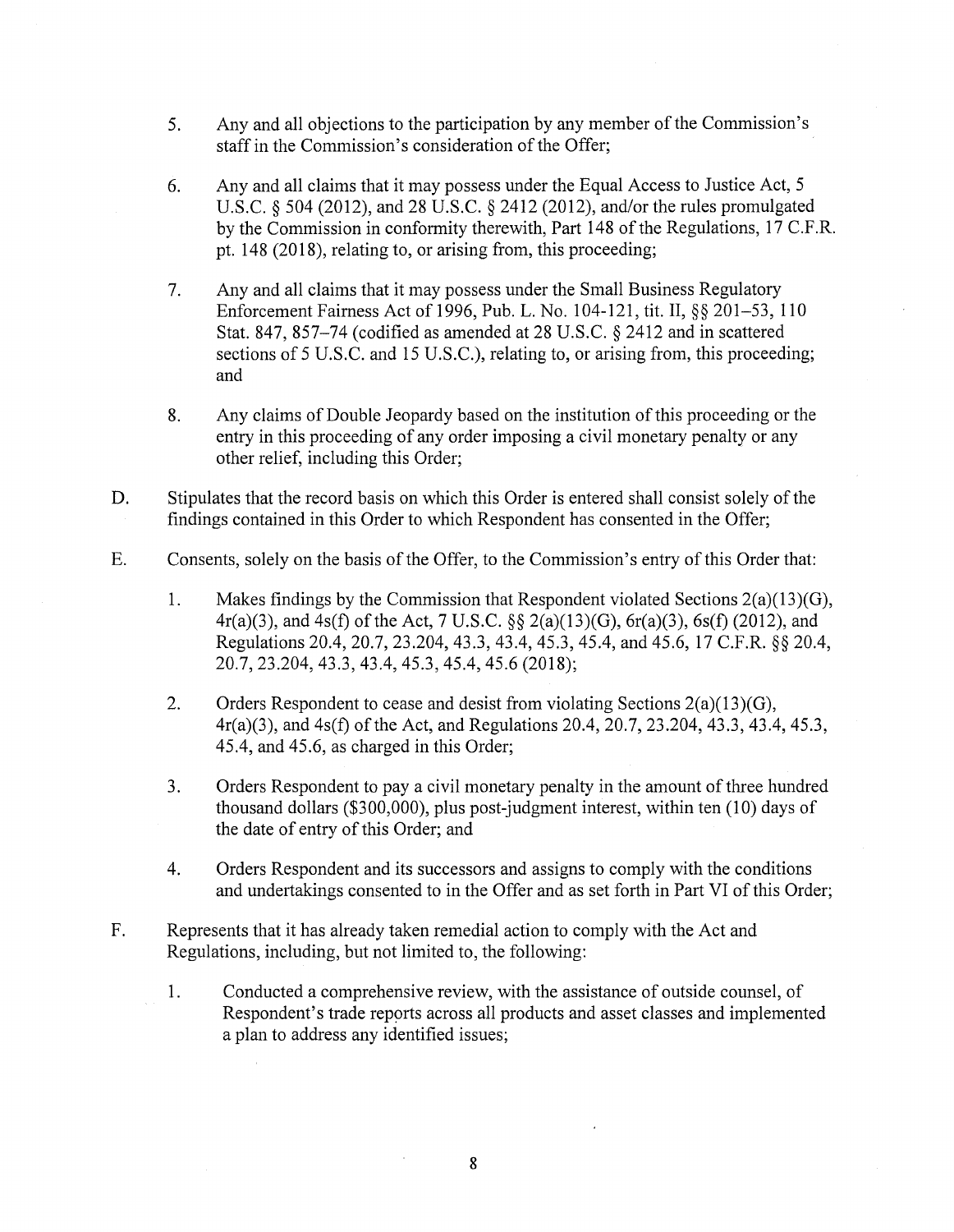- 2. Remediated issues identified in the comprehensive review, including implementing enhancements to Respondent's trade reporting policies and procedures;
- 3. Filed L TRs for all previously unreported reportable positions in physical commodity swaps in the Relevant Period *(see supra* Section II.C.l);
- 4. Re-reported all of its Live Trades from the Relevant Period to include the fortythree required data fields, as applicable, that PNC identified as a result of its internal review *(see supra* Section II.C.2);
- 5. Enhanced its governance and oversight over its swap dealer trade reporting processes by developing key risk indicators, establishing a dedicated trade reporting management oversight group tasked with closely monitoring the trade reporting program, identifying and addressing potential trade reporting issues, and promptly escalating any significant risks to the appropriate management committee;
- 6. Enhanced its trade reporting quality assurance and quality control programs to ensure trade reporting, reconciliation and quality control testing processes are operating effectively; and
- 7. Enhanced its swap dealer trade reporting Internal Audit coverage by: increasing the number of staff and hours allocated to swap dealer audits, including an increased focus on first-line business processes; requiring additional planning to ensure that audit staff fully understands regulatory and business processes; and increasing the volume of in-depth testing completed by audit staff.

Upon consideration, the Commission has determined to accept the Offer.

### **VI. ORDER**

### **Accordingly, IT IS HEREBY ORDERED THAT:**

- A. Respondent and its successors and assigns shall cease and desist from violating Sections 2(a)(13)(G), 4r(a)(3), and 4s(f) of the Act, 7 U.S.C. §§ 2(a)(13)(G), 6r(a)(3), 6s(f) (2012), and Regulations 20.4, 20.7, 23.204, 43.3, 43.4, 45.3, 45.4, and 45.6, 17 C.F.R. §§ 20.4, 20.7, 23.204, 43.3, 43.4, 45.3, 45.4, 45.6 (2018).
- B. Respondent shall pay a civil monetary penalty in the amount of three hundred thousand dollars (\$300,000) ("CMP Obligation") within ten (10) days of the date of entry of this Order. If the CMP Obligation is not paid in full within ten (10) days of the date of entry of this Order, then post-judgment interest shall accrue on the CMP Obligation beginning on the date of entry of this Order and shall be determined by using the Treasury Bill rate prevailing on the date of entry of this Order pursuant to 28 U.S.C. § 1961 (2012).

Respondent shall pay the CMP Obligation by electronic funds transfer, U.S. postal money order, certified check, bank cashier's check, or bank money order. If payment is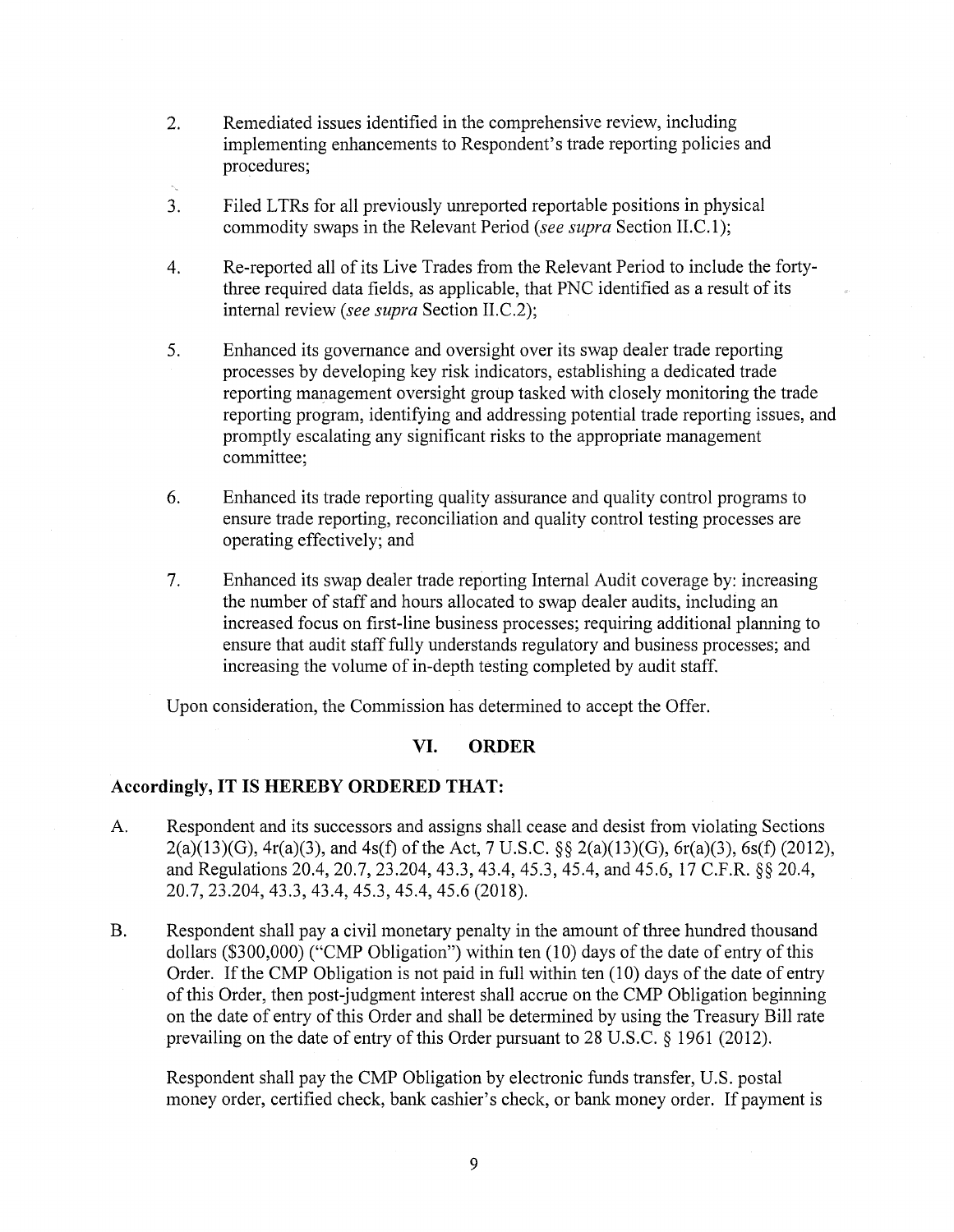to be made other than by electronic funds transfer, then the payment shall be made payable to the Commodity Futures Trading Commission and sent to the address below:

> MMAC/ESC/AMK326 Commodity Futures Trading Commission Division of Enforcement 6500 S. MacArthur Blvd. Oklahoma City, OK 73169 ( 405) 954-6569 office ( 405) 954-1620 fax 9-AMC-AR-CFTC@faa.gov

If payment is to be made by electronic funds transfer, Respondent shall contact Marie Thome or her successor at the above address to receive payment instructions and shall fully comply with those instructions. Respondent shall accompany payment of the CMP Obligation with a cover letter that identifies the paying Respondent and the name and docket number of this proceeding. The paying Respondent shall simultaneously transmit copies of the cover letter and the form of payment to the Chief Financial Officer, Commodity Futures Trading Commission, Three Lafayette Centre, 1155 21st Street, NW, Washington, D.C. 20581.

C. Public Statements: As set forth in the Offer, Respondent agrees that neither it nor any of its successors and assigns nor any agents or employees under their authority or control shall take any action or make any public statement denying, directly or indirectly, any findings or conclusions in this Order or creating, or tending to create, the impression that this Order is without a factual basis; provided, however, that nothing in this provision shall affect Respondent's: (i) testimonial obligations; or (ii) right to take legal positions in other proceedings to which the Commission is not a party. Respondent and its successors and assigns shall comply with this agreement, and shall undertake all steps necessary to ensure that all of their agents and/or employees under their authority or control understand and comply with this agreement.

D. Cooperation: Respondent shall continue to cooperate fully and expeditiously with the Commission, including the Commission's Division of Enforcement, and any other governmental agency in this action, and in any investigation, civil litigation, or administrative matter related to the subject matter of this action or any current or future Commission investigation or action related thereto. As part of such cooperation, Respondent agrees to:

- 1. Comply fully, promptly, completely, and truthfully, subject to any legally recognized privilege, with any inquiries or requests for information and documents;
- 2. Provide authentication of documents and other evidentiary material; and
- 3. Use its best efforts to produce any current (as of the time of the request) officer, director, employee, or agent of Respondent, regardless of the individual's location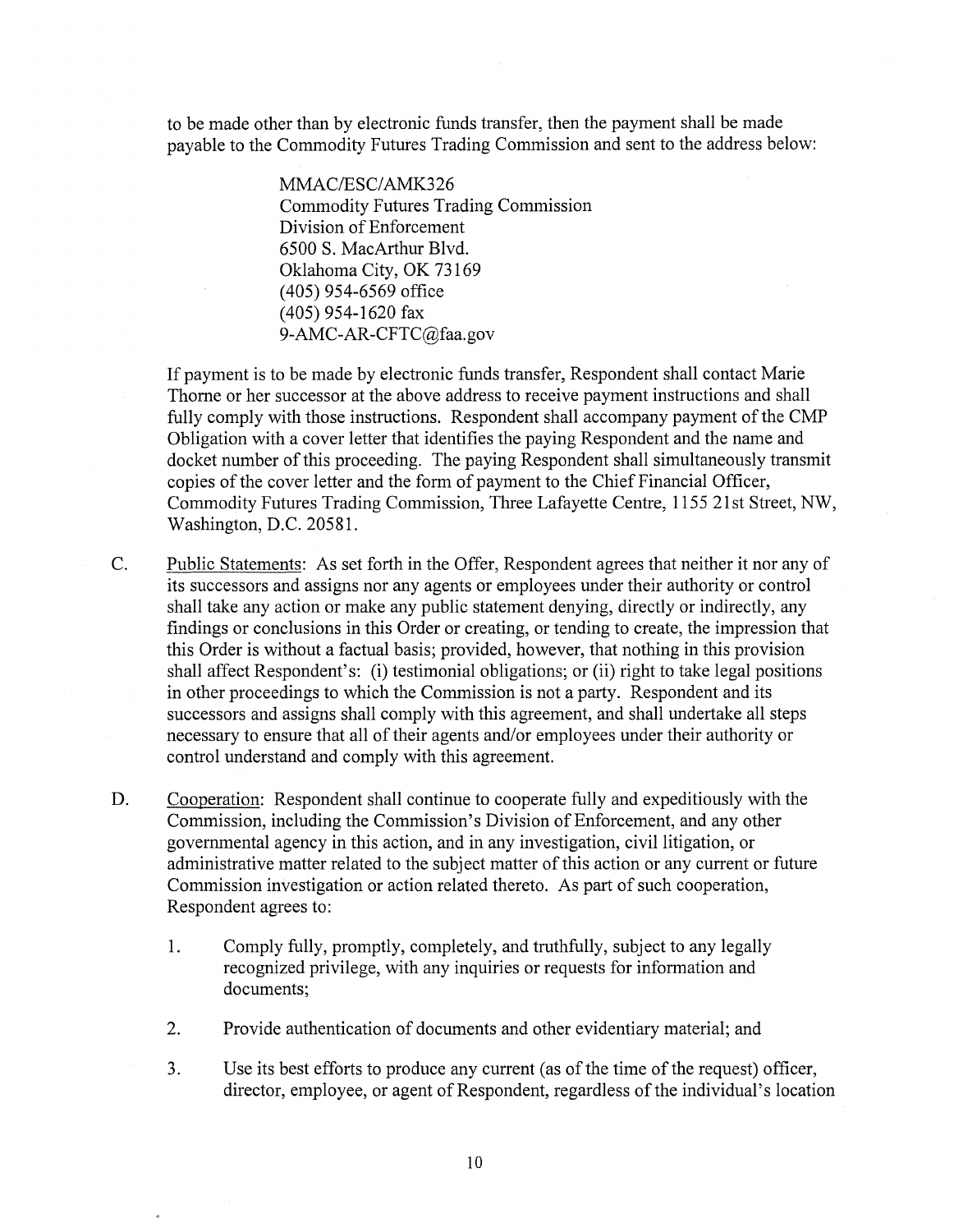and at such location that minimizes Commission travel expenditures, to provide assistance at any trial, proceeding, or Commission investigation related to the subject matter of this proceeding, including but not limited to, requests for testimony, depositions, and/or interviews, and to encourage them to testify completely and truthfully in any such proceeding, trial or investigation.

- E. Remediation: Respondent will continue to undertake extensive remedial measures, including measures to implement and strengthen its internal controls and procedures relating to swaps reporting and related supervision of its swap dealer business. With respect to its remediation efforts to the extent not already undertaken *(see supra* Section V .F), Respondent undertakes that:
	- 1. Respondent will re-report, no later than September 30, 2019, all of its Dead Trades from the Relevant Period to include all available information previously omitted from the forty-three required data fields that PNC identified during its internal review *(see supra* Section II.C.2);
	- 2. Respondent will continue to implement and improve its internal controls and procedures in a manner reasonably designed to ensure compliance with Commission Regulations relating to swaps reporting;
	- 3. As part of its efforts to comply with Parts 43 and 45 of the Regulations, Respondent's remediation improvements will include:
		- a. Performing further review, as necessary, of its current trade reporting practices with respect to (i) information and data requirements under Parts 43 and 45 of the Regulations; (ii) data quality and accuracy; and (iii) reporting trades as soon as technologically practicable as required under Parts 43 and 45 of the Regulations;
		- b. Remediating any trade reporting exceptions identified as part of Respondent's review *(see supra* Section V.F.l) and such additional review described above;
		- c. Further enhancing its existing operating procedures in a manner reasonably designed to ensure that, where Respondent is the reporting party, it reports (i) all information and data as required under Parts 43 and 45 of the Regulations; (ii) data that accurately reflects trades; and (iii) trades as soon as technologically practicable as required under Parts 43 and 45 of the Regulations;
		- d. Further enhancing its trade reporting control framework and quality assurance process, including monitoring and escalating trade reporting exceptions;
		- e. Further enhancing its governance framework over trade reporting, including developing additional key risk indicators;